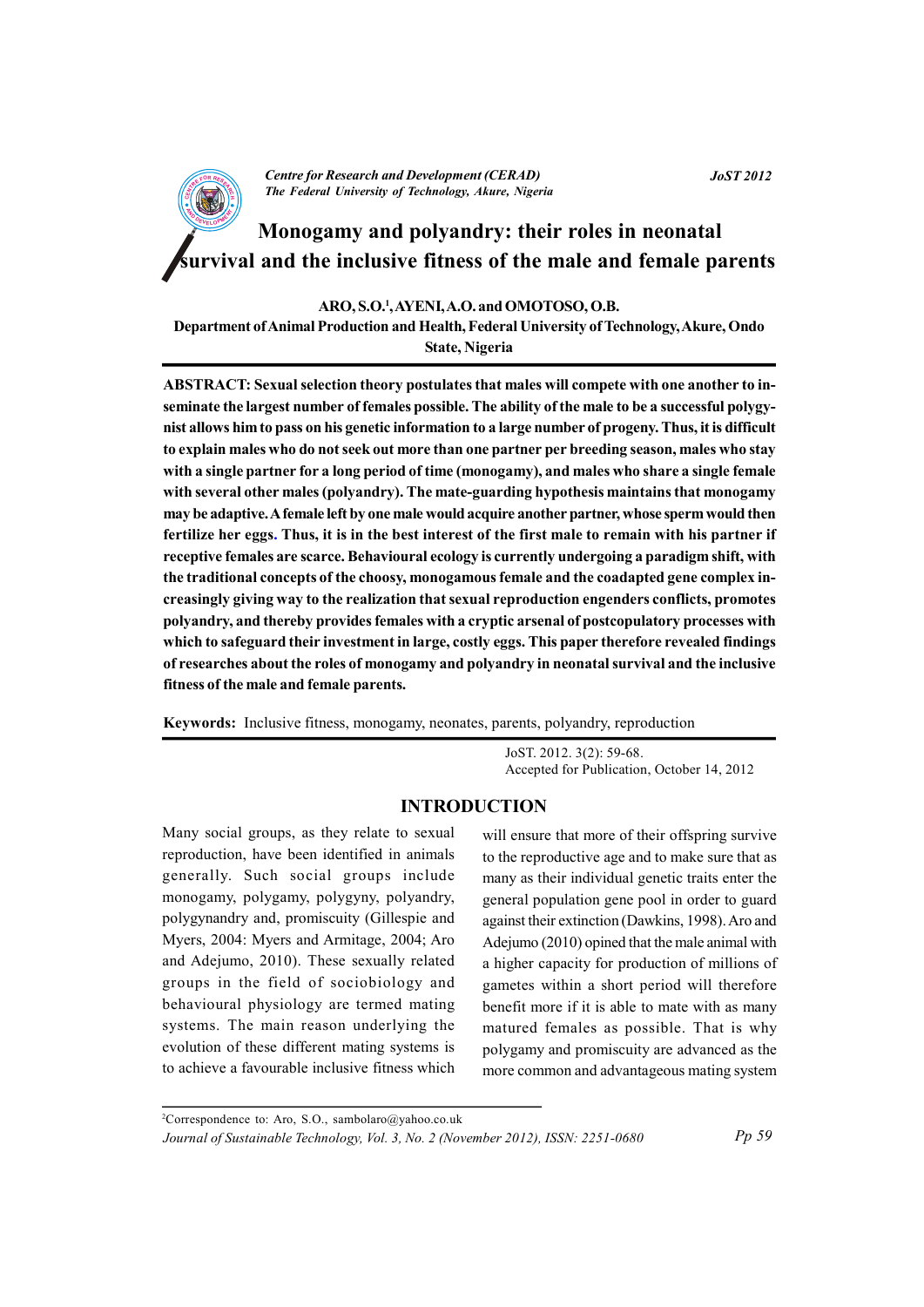among male mammalian species (Coppersmith) and Lexington, 1991). The female animals on the other hand with the exemption of the fish and other aquatic creatures, produce relatively few gametes and the tendency in this case- is a phenomenon called the female choice. In this case, a female animal looks for the best quality male to mate with to ensure the continued survival of her offspring in the face of competition from other living organism (Coppersmith and Lexington, 1991). The theory of inclusive fitness brings to the fore the parental investments to neonatal survival in which both parents weigh both the costs and benefits to it in such an investment strategy (Aro and Adejumo, 2010). Polygamy (polygyny) and promiscuity have been known to reduce the attention the male would have had for its offspring, as its preoccupation in these two forms of mating system is to mate with as many females as possible to multiply its genetics traits in the population gene pool at a very rapid rate.

These two mating systems would therefore lower the male's parental investment (Rubenstein, 1980). Monogamy and eusociality on the other hand will reduce the number of offspring sired by the male but will at the same time improve its inclusive fitness since animals in social groups have been known to collaborate with their female mates to nurture the offspring to adulthood (Benshoof and Thornbill, 1979). The general view amongst researchers in the field of reproductive behaviour is that monogamy and polyandry are a rarity in mammals (Dawkins, 1998). A number of potential benefits have been suggested to explain how the increased mating costs arising from

 $-S.O.$  Aro, et al.

polyandry are compensated and, thus, why it may pay females to mate with more than one male even though a single ejaculate typically assures fertilization (Jennions and Petrie, 2000; Hosken and Stockley, 2003). These benefits are often classified as either non-genetic or genetic and may increase female longevity (nongenetic), offspring numbers (non-genetic and genetic) and offspring quality (genetic) (Hosken and Stockley, 2003).

While there is now increasing evidence that both types of benefits exist and contribute to the maintenance of polyandry (Hosken and Stockley, 2003), non-genetic benefits have been suggested to represent the most likely evolutionary origin of polyandry (Yasui, 1998). In resource-based mating systems, non-genetic benefits seem obvious through e.g. nutritious courtship gifts or paternal care. However, few studies show that females can also gain non-genetic benefits in non-resource-based mating systems, where males provide nothing but sperm.

Avoidance of offspring loss caused by infanticide has been suggested as a subtle nongenetic benefit of polyandry. Males of numerous mammal species, but also of other vertebrate and of invertebrate taxa, have been observed to kill dependent young that they have not fathered (commonly seen among lions)(Van Schaik and Janson, 2000). Type of parental care is often associated with the type of mating system. This review thus attempts to bring to the fore, two mating systems: monogamy and polyandry visa-vis their roles in the survival of the neonates and the inclusive fitness of both the male and the female parents.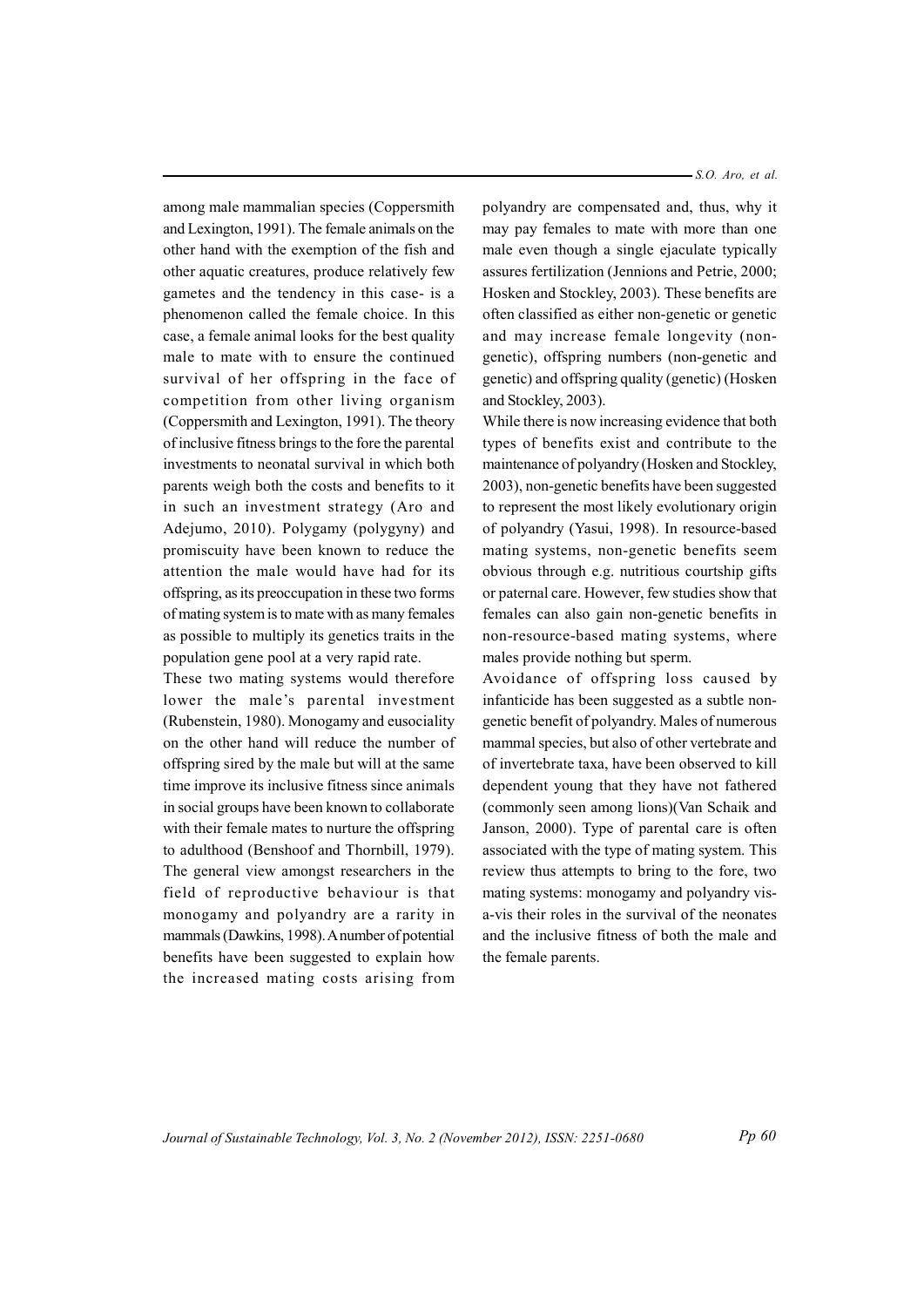#### **MATING SYSTEM**

In sociobiology and behavioural physiology, the term mating system is used to describe the ways in which animal societies are structured in relation to sexual behaviour. The mating system specifies which males mate with which females, and under what circumstances. The following are some of the mating systems generally recognised in humans and other animals:

MONOGAMY: Single male and female pair during a breeding season

POLYGYNY: Single male may mate with more than one female during a breeding season.

POLYANDRY: Single female may mate with more than one male during a breeding season. Males mate with a single female.

PROMISCUITY: Both males and females may have more than one mate during a breeding se ason.

#### **AnimalMonogamy**

Monogamy is one of several mating systems observed in animals. The amount of social monogamy in animals varies across taxa, with over 90% of birds engaging in social monogamy while only 7% of mammals are known to do the same (Burnham and Phelan, 2001). With birds, the locomotion method means the sharing of genetic material with non-local sources is far less difficult, and reproduction is far more successful when both the male and the female contribute food resources to the offspring. The incidence of sexual monogamy appears quite rare in other parts of the animal kingdom (Dawkins, 1998). It is becoming clear that even animals that are socially monogamous engage in extra-pair copulations. An example of this was seen when scientists studied red winged blackbirds. These birds are known for remaining in monogamous relationships during the course of mating season. During the course of the study,

the researchers gave a few selected males vasectomies just before mating season. The male birds behaved like they do every season, establishing territory, finding a mate, and attempting to make baby birds. Surprisingly, the female birds whose partners were surgically altered still laid fertile eggs that hatched into nestlings which were cared for by their sterile adopted fathers (Burnham and Phelan, 2001). This showed the willingness of the female birds to go outside of the social monogamy for breeding purposes.

#### **Varieties of monogamy in anima sl**

Recent discoveries have led biologists to talk about the three varieties of monogamy: social monogamy, sexual monogamy, and genetic monogamy. The distinction between these three is important to the modern understanding of monogamy.

Monogamous pairs of animals are not always s exually exclusive. Many animals that form pairs to mate and raise offspring regularly engage in sexual activities with partners other than their primary mate. This is called extra-pair copulation (Ågren *et al.*, 1989). Sometimes these extra-pair sexual activities lead to offspring. Genetic tests frequently show that some of the offspring raised by a monogamous pair come from the female mating with an extra-pair male partner (Solomon *et al.*, 2004). "Social monogamy refers to a male and female's social living arrangement  $(e.g.,)$ shared use of a territory, behaviour indicative of a social pair, and/or proximity between a male and female) without inferring any sexual interactions or reproductive patterns. In humans, social monogamy equals monogamous marriage. Sexual monogamy is defined as an exclusive sexual relationship between a female and a male based on observations of sexual interactions.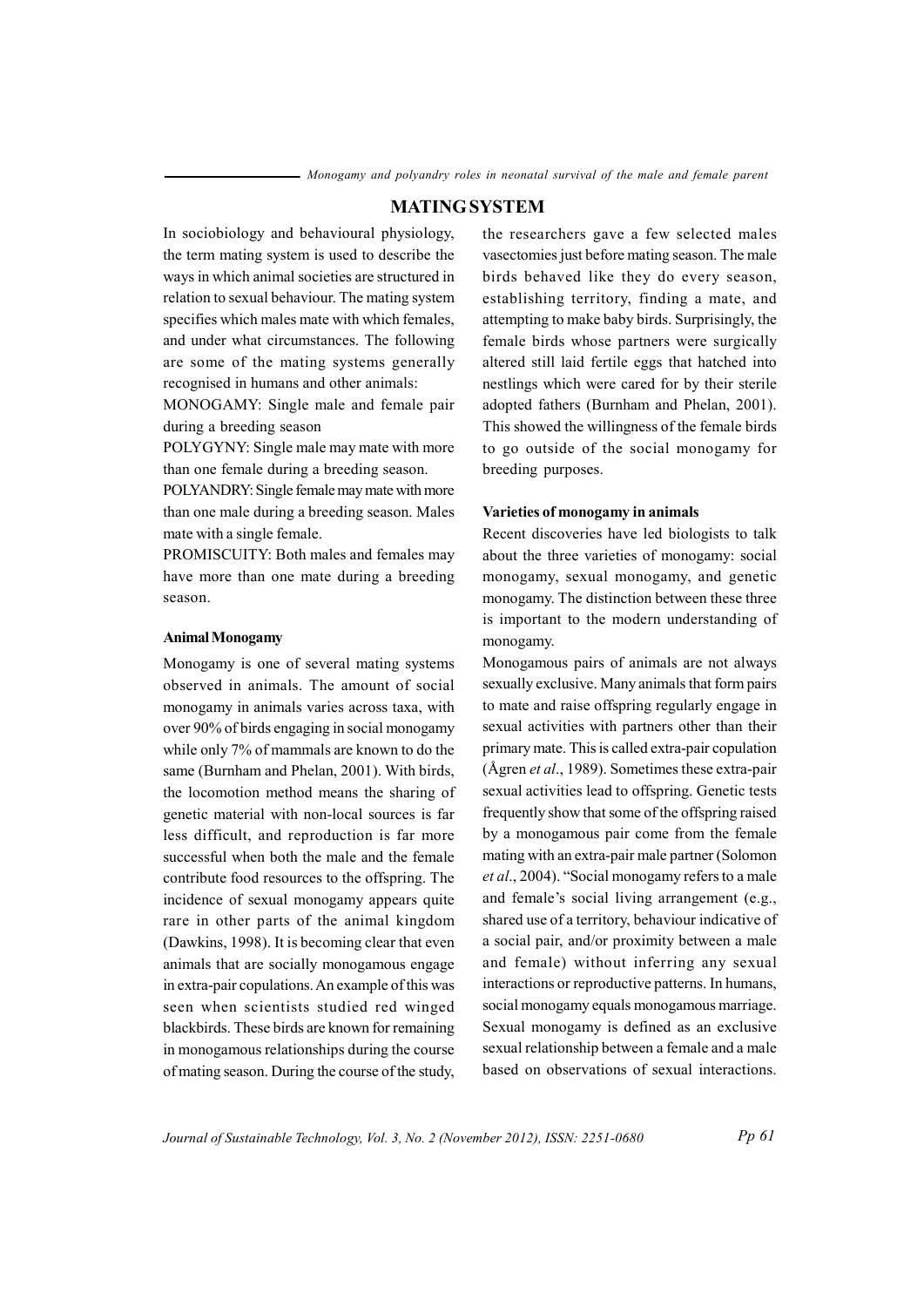Finally, the term genetic monogamy is used when DNA analyses can confirm that a female-male pair reproduces exclusively with each other. A combination of terms indicates examples where levels of relationships coincide, e.g., sociosexual and sociogenetic monogamy describe corresponding social and sexual, and social and genetic monogamous relationships. respectively." (Reichard, 2003). Whatever makes a pair of animals socially monogamous does not necessarily make them sexually or genetically monogamous. Social monogamy, sexual monogamy, and genetic monogamy can occur in different combinations. When applying these terms to people, it's important to remember that social monogamy does not always involve marriage. A married couple is almost always a socially monogamous couple. But couples who choose to cohabit without getting married can also be socially monogamous.

Socially monogamous species are scattered throughout the animal kingdom: A few insects, a few fish, a large number of birds, and a few mammals are socially monogamous. There is even a parasitic worm, Schistosoma mansoni that in its female male pairings in the human body is monogamous (Beltran and Boissier, 2008). The diversity of these species with social monogamy suggests that it is not inherited from a common ancestor but instead evolved independently in many different species. The occurrence of social monogamy in vertebrates is directly related to the presence or absence of oestrus; the trait in which the female is sexually excited during ovulation. Oestrus is a trait confined to placental mammals; eutherians. This explains why social monogamy is so rare in these mammals since the oestrus female will generally mate with any proximate male. Birds, which are notable for a high incidence of social monogamy, do not have the trait of oestrus (Beltran and Boissier, 2008).

 $-S.O.$  Aro, et al.

Extra pair matings in "monogamous" species In many (most) apparently monogamous species it is not uncommon for mating to occur between individuals that are not nominal mates. These are termed extra-pair matings (Owens and Hartley, 1998). Extra-pair mating is done surreptitiously when the nominal mate is not in attendance.

The advantage enjoyed by males of extra-pair matings in monogamous species has revealed that if males are successful in fertilizing eggs through extra-pair matings there will be a large benefit to his fitness because he will obtain reproductive output without having to invest in parental care (Owens and Hartley, 1998; Aro and Adejumo, 2010).

#### Monogamy as a best response

In species where the young are particularly vulnerable and may benefit from protection by both parents, monogamy may be an optimal strategy (Aro and Adejumo, 2010). The selection factors in favour of different mating strategies for a species of animal, however, may potentially operate on a large number of factors throughout that animal's life cycle. For instance, with many species of bear, the female will often drive a male off soon after mating, and will later guard her cubs from him similar to that of other animals after they are born. It is thought that this might be due to the fact that too many bears close to one another may deplete an area of food resources for the relatively small but growing cubs. Monogamy could be social but rarely genetic. Thierry (2006) argued that monogamy could result from conflict of interest between the sexes called sexual conflict. Organized from territorial defense and mate guarding, monogamy appears as a response of male for the control of female sexuality, but exclusive monogamy would be rare and the biological evolution would privilege the diversity of sexual behaviours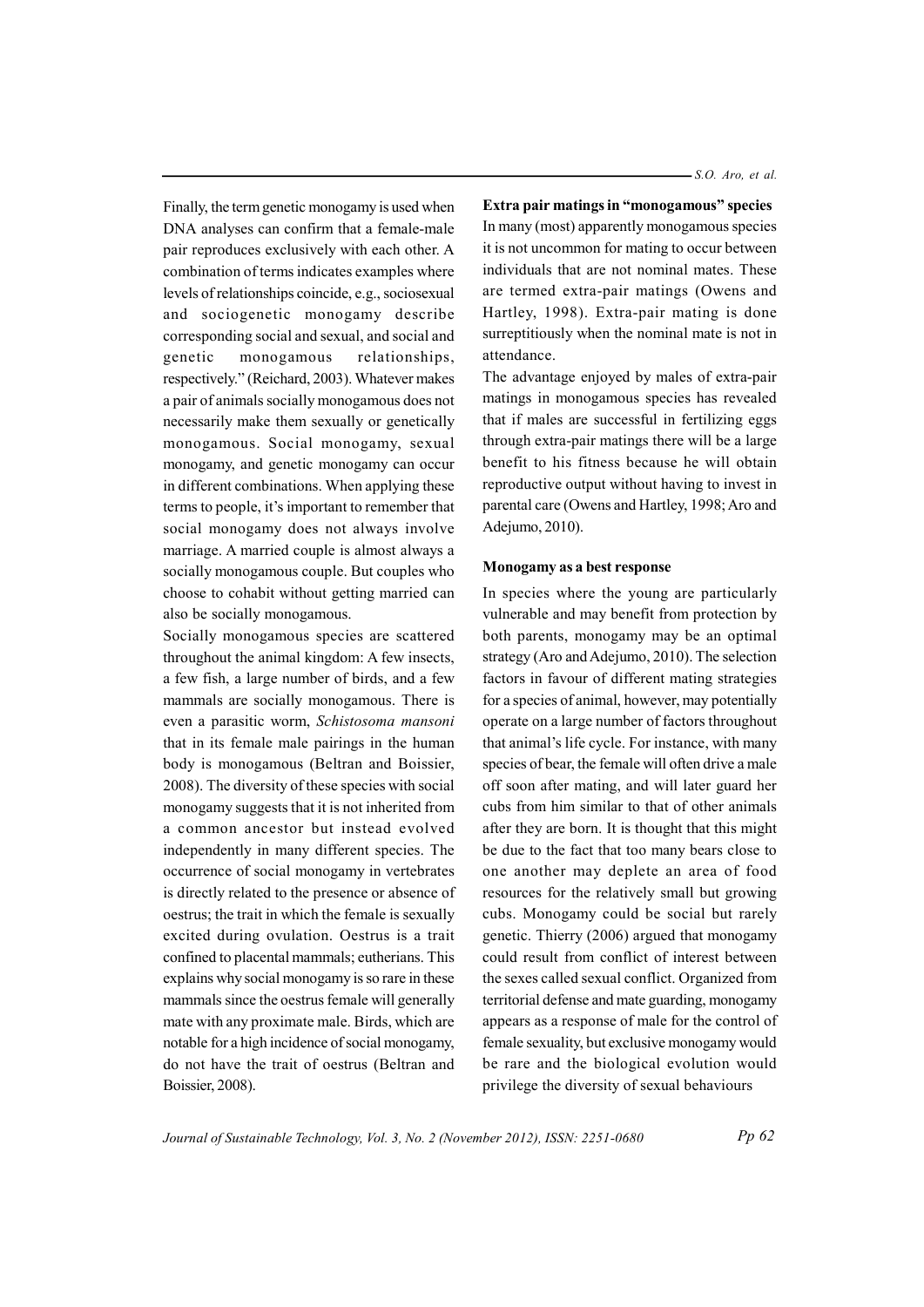### **Animal Polyandry**

In the field of behavioural physiology/ecology, polyandry is a type of breeding adaptation in which one female mates with many males. Another opposite breeding system to this is polygyny in which one male mates with many females (e.g., lions, deer, some primates and many systems where there is an alpha male). A common example of this can be found in the Field Cricket Gryllus bimaculatus of the invertebrate order Orthoptera (containing crickets, grasshoppers and groundhoppers). Females in this species will mate with any male close to them, including siblings (Alcock, 2002). Widely shown in frogs (Agile frogs, Rana dalmatina), polyandry was also documented in polecat (*Mustela putorius*) and other mustelids. Related to sexual conflict, Thierry (2006) found that possible explanations for polyandry include mate competition and inbreeding avoidance.

Polyandry also occurs in some primates such as marmosets, mammal groups, the marsupial genus' Antechinus and bandicoots, around 1% of all bird species, such as jacanas, insects such as honeybees, and fish such as pipefish. In effect polyandry will reduce the effective population size of a given closed population. Aro and Adejumo (2010) reported an average preweaning survival rate of 37.95% in polyandry as opposed to 94.44% in monogamy in their study with albino rats.

#### **Types of Polyandry**

There are two major types of polyandry: simultaneous and sequential. Simultaneous polyandry is when the female controls a very large territory. In this territory, the female has multiple smaller nesting territories with different males. The female mates with all males simultaneously, keeping control of the smaller

territories. Another form of simultaneous polyandry, cooperative simultaneous polyandry, is when the female only has one nesting area where she mates with multiple males producing a clutch of eggs of mixed parentage with all males contributing to the eggs (Alcock, 2002). Sequential polyandry, the most common form, is where the female mates and produces a clutch of eggs with one male, then leaves the male to incubate and rear the eggs while moving on to another male in a different nesting territory. Here, the female moves from one male to another. leaving the male in full responsibility of the eggs instead of sharing the responsibility (Alcock,  $2002$ ).

#### **General Benefits of Polyandry**

There are many genetic benefits of polyandry. The first being fertility insurance. This hypothesis suggests that by mating with multiple males, the female is guaranteed to fertilize all of her eggs. The multiple partners potentially make up for one male that may not be able to fertilize the eggs. The good genes hypothesis states that the females have multiple mates because she is in search of the male that will pass along the best genes to her offspring. By finding this male, the female is increasing the survival rate of her offspring. The genetic compatibility hypothesis is one that suggests that the female finds multiple mates in order to find the most compatible genetic match for her eggs. While looking for a good match, she is also eliminating the males that are least compatible with her eggs (Alcock, 2002). The material benefits of polyandry can be seen through three hypotheses. The more resource hypothesis suggests that the more mates the female has, the more males she has to care for her clutch. The better protection hypothesis states that by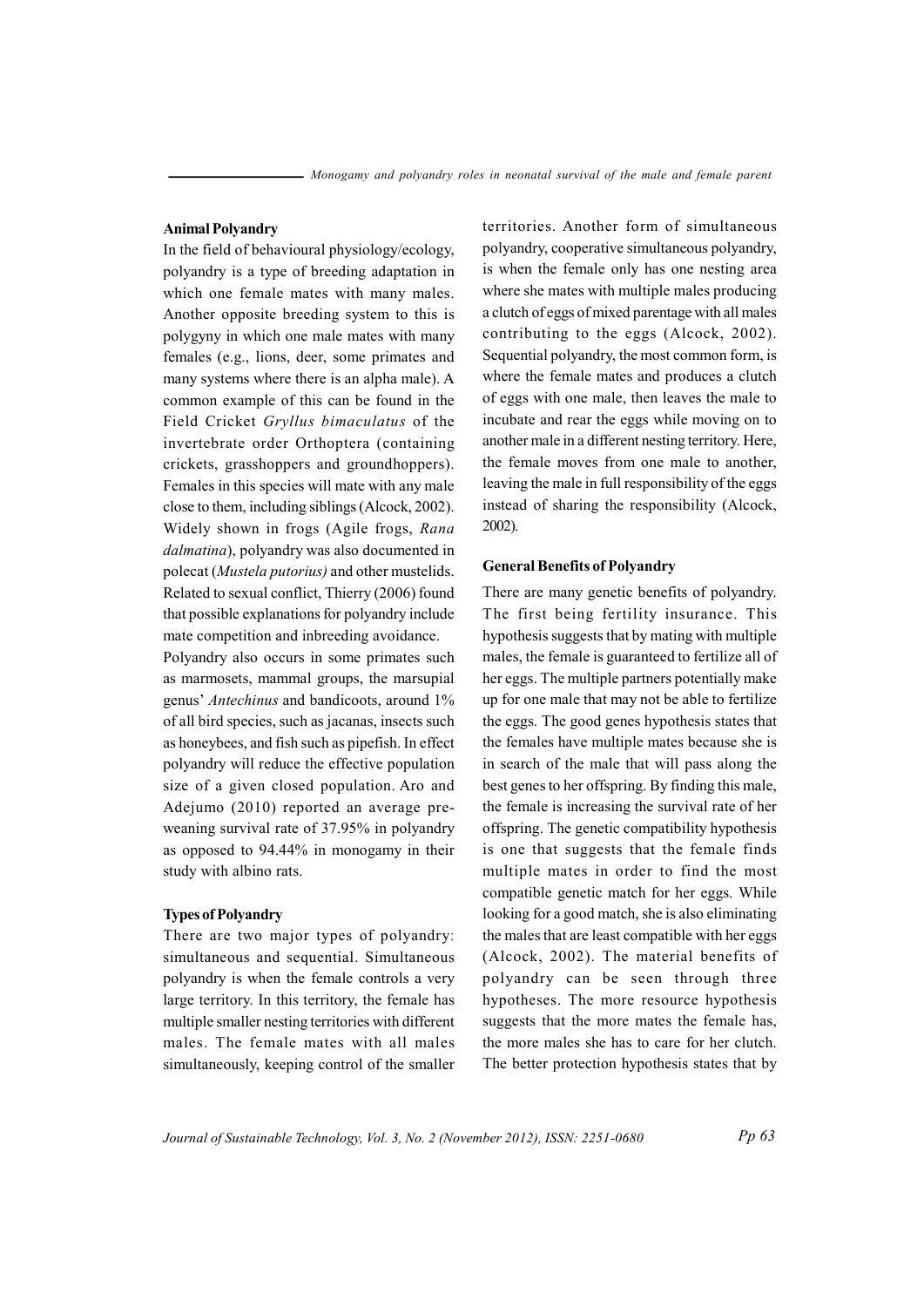having multiple partners, the female is better protected from predators. The infanticide reduction hypothesis is one that claims that since the female has multiple males, she has a lower infanticide rate because the males do not know which progeny belong to them. This prevents the males from killing other male's young. Although some infanticide occurs between females and other female's eggs, it is minimal among males (Alcock, 2002).

# **The effects of Monogamy and Polyandry on ew ight g ain b/ ody s zi e a dn ew ig th /si ez of t eh reproductive organs**

Morphometric and gravimetric measurements of the male reproductive organs of livestock species have been shown to provide some of the yardsticks for assessment animals' reproductive efficiency and overall neonate fitness (Bielli et al., 1999; Aro and Adejumo,  $2011$ ). This is reflected in the depedency of functional capacity of the gonads for reproduction on their shapes, sizes and weights (Aro and Adejumo,  $2011$ ). Table 1 compared the weight change in monogamous and polyandrous male rats. The authors reported that total weight change for the period showed that monogamous group had a better weight change over their polyandrous group counterparts. This significant weight gain in the monogamous group might not be unconnected with the hierrarchy or dominance that was absent among males in this social group but which played itself out in the polyandrous group in which the alpha male depressed the growth rate of the subordinate males in the group (Aro and Adejumo, 2011). This observation showed that monogamy would possibly promote large sized males as opposed to polyandry.

Table 2 showed a comparison between the weight of the reproductive organs in monogamous and polyandrous male albino rats. *a S.O. Aro*, *et al.* 

The absolute organ weights revealed that both the combined and separate weights of the te sticles were heavier in the monogamous males than in polyandrous males. The authors opined that this could be as a result of the higher live weight of the monogamous males. Thus, there seemed to be a positive correlation between the live weight and testicular weight in animals which is equally correlated to the probabilities of daughter of such sires reaching puberty at significantly ealier ages, hence an increase in the inclusive fitness of such males.

The polyandrous males had heavier epidid ymides between the two social groups. It was therefore observed that the testicular and epididymal sizes were inversely related in the two groups. The relatively larger epididmides in polyandrous male despite their smaller body size and testicular weight might be as a result of the frequency of copulation with the females in this group which have increased the capacity of the epididymides for sperm storage in order to meet with this exigency (Aro and Adejumo,  $2011$ ). The weight of the seminal vesicles was higher in the monogamous than in polyandrous males. The scrotal circumference and by extention testicular size has been shown to be positively correlated with seminal vesicles and that bulls with larger circumference can be expected to sire calves with moderate birth weight and above average growth rate and have male offspring with larger testicles and daughters with better milking qualities that reach puberty at an ealier age (Smith *et al.*, 1989). The work of Aro and Adejumo  $(2011)$  thus revealed that monogamy could promote bigger body size, heavier seminal vesicles and bigger testes/testicles. Polyandry could result in morphological adaptation for bigger epididymides to cope with higher frequency of copulation by the males in this social group.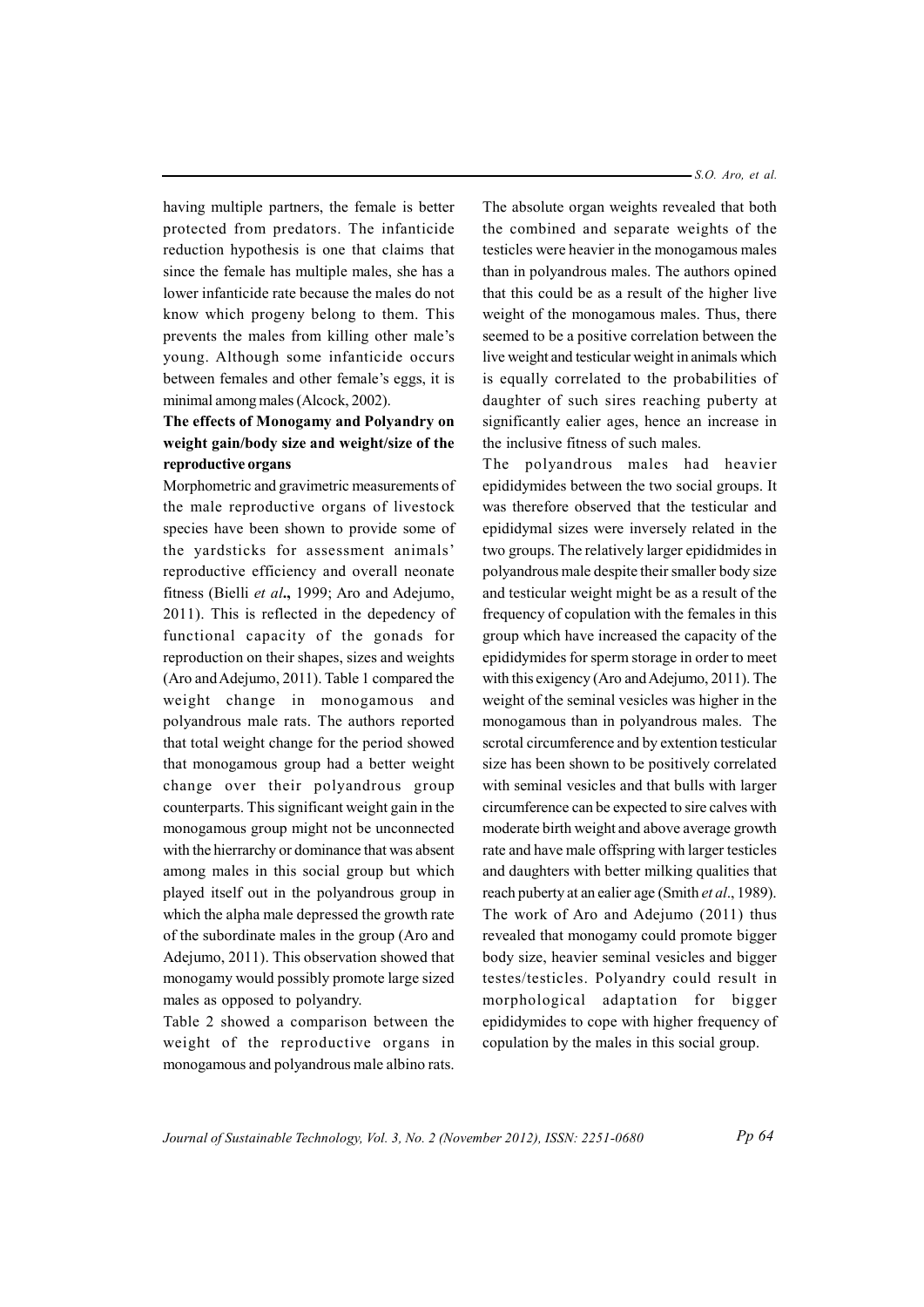Table 3 showed the reproductive performance of monogamous and polyandrous group of wistar rats in a study carried out by Aro and Adejumo (2010). These figures suggest that monogamy significantly improved the reproductive parameters, indicating that the monogamous group probably had a better inclusive fitness than its polyandrous counterpart. The authors also reported that inclusive fitness is a factor of the parental investment on their neonates, which ensures

better prospects for them to survive to reproductive age. The better pup weight at 5 days of age for the monogamous female group and significantly  $(P<0.05)$  superior weaning weight for the group (36.68g versus 31.43g) and the number of pups that survived to the weaning age (21 out of 22 for the monogamous compared to 17 out of 47 for the polyandrous groups) lends credence of this assertion (Aro and Adejumo,  $2010$ ).

| Table 1: Weight Change (g) of Monogamous and Polyandrous Males Albino Rats |  |  |
|----------------------------------------------------------------------------|--|--|
|                                                                            |  |  |

| <b>Parameters</b>                  | Monogamous group | Polyandrous group | $+$ SEM |
|------------------------------------|------------------|-------------------|---------|
| Initial weight                     | 65.12            | 64.22             | 1.40    |
| Final weight                       | $257.32^{\rm a}$ | $232.38^{b}$      | 5.98    |
| Total weight change for the period | $192.20^a$       | $168.16^{b}$      | 3.36    |
| Daily weight change for the period | . 72             | $\pm 50$          | 0.12    |

<sup>a, b</sup> = Means in the row but with different superscripts are significantly different ( $P < 0.05$ )

Source: Aro and Adejumo (2011)

| <b>Parameters</b>          | Monogamous group | Polyandrous group | $+$ SEM |
|----------------------------|------------------|-------------------|---------|
| Number of males            | 5.00             | 5.00              | 0.00    |
| Body weight                | $257.32^{\rm a}$ | $232.38^{b}$      | 5.98    |
| Weight of left testis      | 1.00             | 0.83              | 0.25    |
| Weight of right testis     | 1.10             | 0.74              | 0.18    |
| Combined testicular weight | 2.10             | 1.58              | 0.38    |
| Weight of left epididymis  | 0.40             | 0.56              | 0.10    |
| Weight of right epididymis | 0.43             | 0.57              | 0.06    |
| Combined epididymal weight | 0.83             | 1.13              | 0.11    |
| Weight of seminal vesicle  | 1.33             | 0.86              | 0.12    |

# Table 2: Absolute Body and Organ Weight (g) of Monogamous and Polyandrous Male Albino Rats

 $a, b$  = Means in the row but with different superscripts are significantly different (P<0.05) Source: Aro and Adejumo (2011)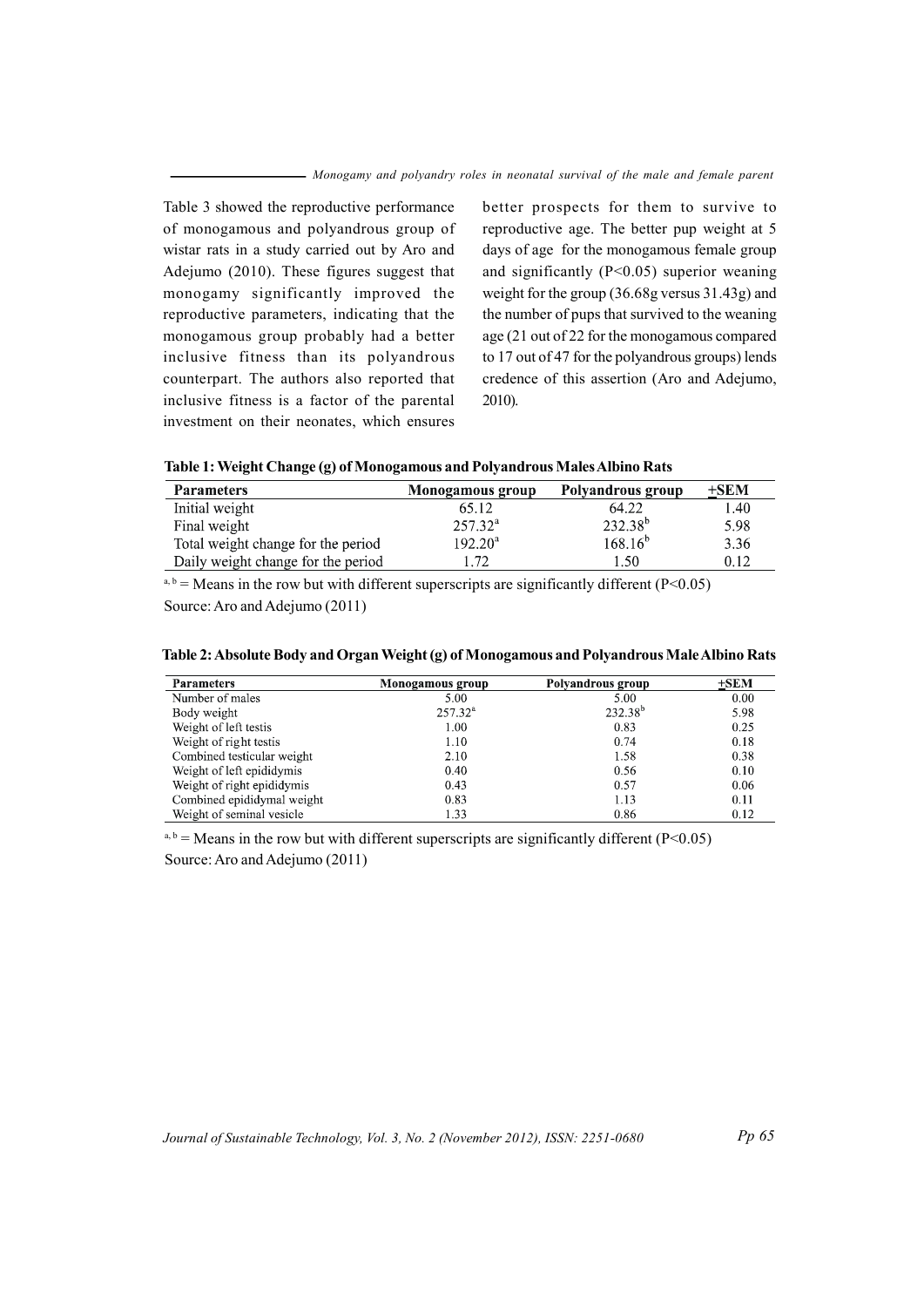| <b>Reproductive Parameters</b>                       | Monogamous      | Polyandrous    | $+$ SEM |
|------------------------------------------------------|-----------------|----------------|---------|
|                                                      | group           | group          |         |
| Average number of days to 1st conception             | $109.00^a$      | $99.33^{b}$    | 12.19   |
| Average number of days to 1st parturition            | $130.00^a$      | $120.33^{b}$   | 12.19   |
| Average parity for the trial period(16 weeks)        | 1.00            | 1.67           | 0.41    |
| Litter size for the trial period (16 weeks)          | 4.40            | 5.67           | 1.12    |
| Average birth weight $(g)$                           | 5.33            | 5.82           | 0.10    |
| Pups weight at day $5(g)$                            | 9.31            | 9.42           | 0.07    |
| Weight gained/ pups for the 1st 5 days $(g)$         | 3.77            | 3.60           | 0.17    |
| Average number of pups born/female                   | $4.40^{b}$      | $9.40^{\circ}$ | 3.14    |
| Total Number of pups for the trial period (16 weeks) | 22.00           | 47.00          |         |
| Total number of pups weaned                          | 21.00           | 17.00          |         |
| Average number of pups weaned/female                 | $4.16^{a}$      | $3.57^{\rm b}$ | 0.75    |
| % pre-weaning survival                               | $94.44^{\circ}$ | $37.95^{b}$    | 7.28    |
| Average weaning weight $(g)$                         | $36.68^{a}$     | $31.43^{b}$    | 0.69    |

Table 3: Reproductive performance of monogamous and polyandrous groups of Wistar rats

a.b= means in the same row with different superscripts are significantly  $(P<0.05)$  different Source: Aro and Adejumo (2010)

## **CONCLUSION**

Monogamy is exceptionally rare in mammals. The mate-assistance hypothesis suggests that males who make a parental investment in their young are usually monogamous. Although fewer than ten percent of male mammals give substantial parental care, most of these exceptional males are monogamous. Males who make a large parental investment increase the likelihood that their offspring will survive and pass on their genetic information, thus it serves the same genetic purpose as the paternal animal not making an investment in his offspring, trying to fertilize as many females as possible, and having many litters with low survival rates. Females often mate with several males (polyandry) before producing offspring. Even when males provide no material benefits, polyandry can enhance offspring survival. This enhancement is widely attributed to genetic benefits that arise whenever paternity is biased towards males that sire more viable offspring. By mating with many males, females may increase the probability of their eggs becoming

fertilized by the sperm of genetically superior or compatible male. Thus, certain genes or gene combinations should result in polyandrous females producing offspring of higher fitness than monandrous females. "Good sperm" hypothesis predicts that sperm that are more successful in competition for fertilising the eggs are also more effective in producing viable offspring. Polyandry can also be an efficient strategy for increasing offspring survival, probably via the avoidance of male infanticide. In a closed system however, these gains could be obviated by social conflicts which may ensue among the competing male for the attention of the female and this may distract her attention from adequate mothering care of the neonates thus reducing the survival of the neonates to the reproductive stage and possibly her own inclusive fitness. Since maternal effects cannot be entirely excluded, therefore more studies are required to validate the maternal effects and parental investment as they affect the offsprings survival.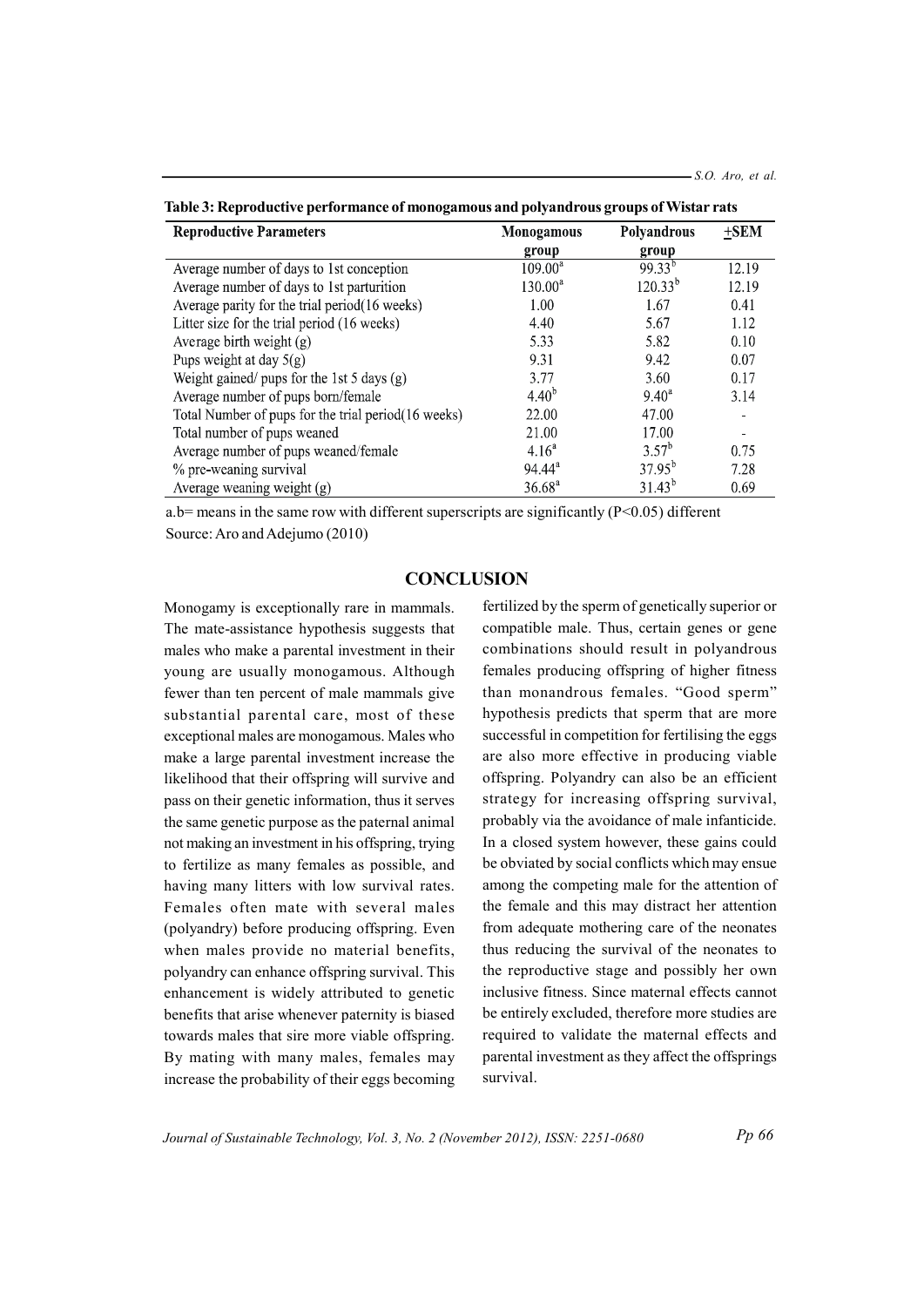#### **REFERENCES**

- ÅGREN, G., ZHOU, O. and ZHONG, W. (1989). "Ecology and social behaviour of Mongolian gerbils Technology, 2(1):107-113
- ALCOCK, J. (2002). Animal Behaviour. 7th ed. Sunderland: Sinauer Associates, 2002.
- ARO, S.O. and ADEJUMO, D.O. (2011). Influence of monogamy and polyandry on body weight change and gonadal morphometry of the male albino rats. Journal of Sustainable Technology. 2(1): 107-113
- ARO, S.O. and ADEJUMO, D.O. (2010). The effect of social groups on reproductive performance of Wistar rats, Journal of Animal and Plant Sciences, 2010. 6(2):637-644
- BELTRAN, S. and BOISSIER J. (2008). "Schistosome monogamy: who, how, and why?". Trends in Parasitology, 24(9):386-91
- BENSHOOF, L. and THORNBILL, R. (1979). The Evolution of monogamy and concealed ovulation in human Journal of Social Biology and Structures..2:95-106
- BIELLI, A., PEDRANA, G., GASTEL, M. T., CASTRILLEJO, A., MORANA, A., LUNDHEIM, N., FORSBERG, M. And RODEIGUEZ-MORTINEZ, H. (1999). Influence of grazing management on the seasonal change in testicular morphology in corriedale rams. Animal Reproduction Science, 56: 93-105
- BURNHAM, T. and PHELAN, J. (2001). Mean genes: from sex to money to food, taming our primal instincts. New York: Penguin Books. ISBN 0-14-200007-8
- COOPERSMITH, C.B. and LEXINGTON, S. (1991). Female preference based on male quality in house mice: Interaction between

male dominant rank and t-complex genotype. Ethology, 90: 1-16

- DAWKINS, M.S. (1998). Unravelling Animal Behaviour 2nd Ed. Addisson Wesley Longman Ltd. Pp1-183
- **GILLESPIE, H. AND MYERS, P. (2004). "Rattus** norvegicus" (Online) Animal Diversity Web
- HOSKEN, D. J. and STOCKLEY, P. (2003). Benefits of polyandry: A life history perspective. Evolutionary Biology, 33:173-194.
- JENNIONS, M.D. and PETRIE, M. (2000). Why do females mate multiply? A review of the genetic benefits. Biological Reviews of the Cambridge Phusiological Society, 75:21-64
- MYERS, P. and ARMITAGE, D. (2004). "Rattus novegicus (On line) Animal Diversity Web
- OWENS, I. P. F. and HARTLEY, I. R. (1998). "Sexual dimorphism in birds: why are there so many different forms of dimorphism?" Proceedings of the Royal Society of London B, 265, 397-407
- REICHARD, U.H. (2003). "Monogamy: past and present". In Reichard, U.H., Boesch, C.. Monogamy: Mating strategies and partnerships in birds, humans, and other mammals. Cambridge: Cambridge University Press. pp.  $3-25$
- RUBESTEIN, D.I. (1980). On the evolution of alternative mating strategies. In: Limits to action. The allocation of individual behaviour (ed. J. Staddon). New York Academic Press Pp.65-100
- SMITH, B.A., BRINKS, J.S. and RICHARDSON, G.V. (1989). Relationship of sire scrotal circumference to offspring reproduction and growth. Journal of Animal Science, 67:2881-2885